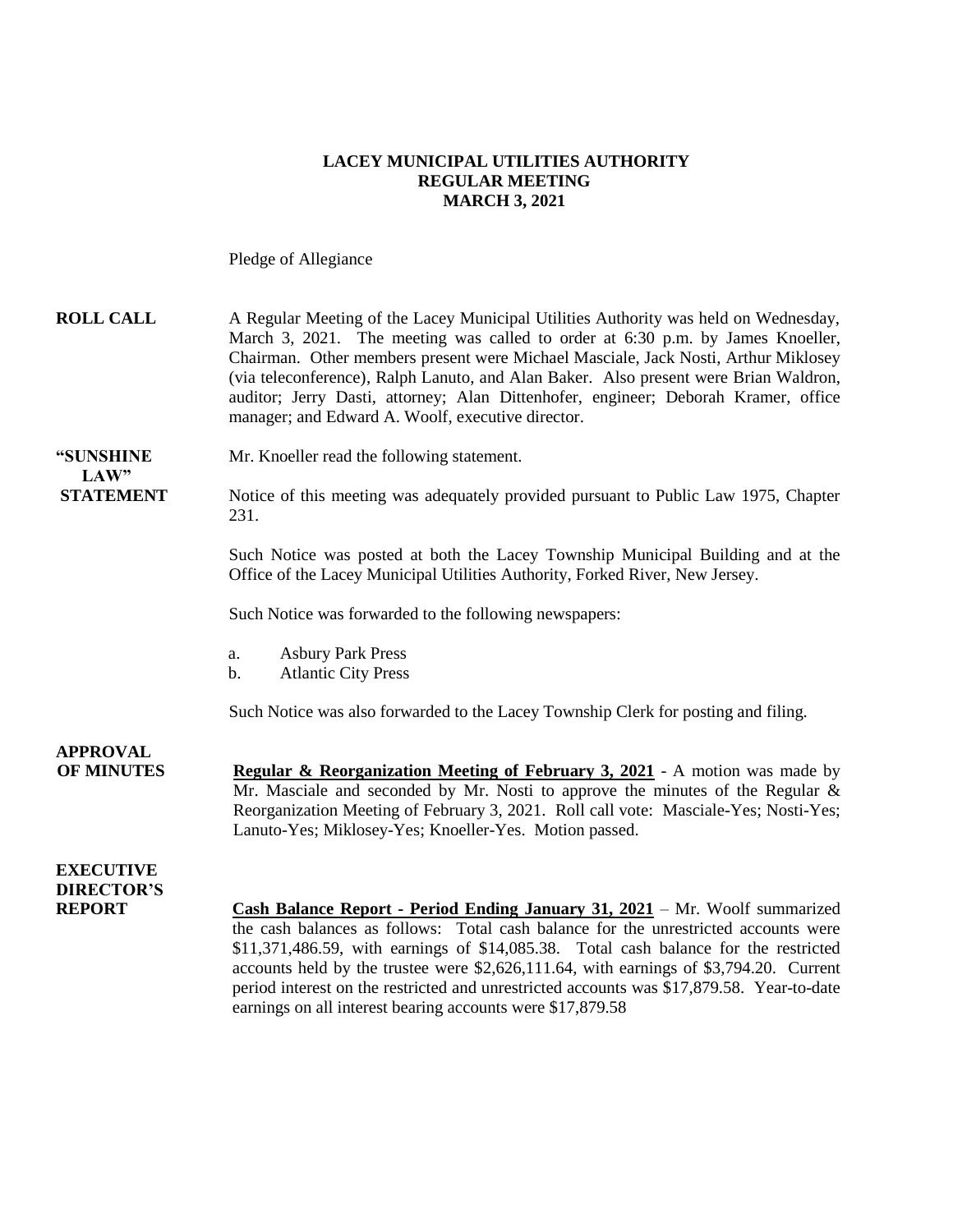**Resolution 2021-21 – Approve Shared Services Agreement – Toms River Municipal Utilities Authority** – On recommendation by the executive director, a motion was made by Mr. Nosti and seconded by Mr. Lanuto to adopt *Resolution 2021- 21, Resolution of the Lacey Municipal Utilities Authority, County of Ocean, State of New Jersey, Approving a Shared Services Agreement with the Toms River Municipal Utilities Authority.* Roll call vote: Nosti-Yes; Lanuto-Yes; Miklosey-Yes; Masciale-Yes; Knoeller-Yes. Motion passed.

**Resolution 2021-22 – Solar Panel –** Mr. Knoeller recommended tabling the award of this contract. He explained he and Mr. Baker are concerned about the micro-invertors, type of solar panels, kilowatts, etc. Mr. Dittenhofer stated he will request additional information from the contractor.

**BUSINESS**

**REPORT** The business report was submitted for review.

### **ENGINEER'S REPORT**

**BRIC FEMA Grant Application** – Mr. Dittenhofer stated FEMA BRIC Grant Application has been completed and submitted for Island View Drive and Riverview Drive. His office should receive an update possibly in September.

**Repainting of Tank No. 1** – Mr. Dittenhofer stated interior bowl painting continues. Anticipated completion of tank painting is end of March weather permitting.

**Column Investigation Well #7** – Mr. Dittenhofer stated A.C. Schultes reinstalled the pump with threaded column pipe, well to be run overboard.

**Route 9 Watermain Extension** – Mr. Dittenhofer stated construction is complete. Contractor will be completing final punch list restoration and his office will be preparing recommendation for final payment.

#### **ATTORNEY'S REPORT**

**Water Tank #2 – Possible Lease to Antenna Company** – Mr. Dasti stated his office received inquiries from representative of Dish Network. He has inquired as to whether the Authority wishes to rent any space for telecommunication antennas on water tank #2. He suggests this matter be confirmed from Alan Dittenhofer whether or not there is room on the tank for that purpose.

**Route 9 Water Main Extension** – Mr. Dasti stated his office reviewed the contract documents and forwarded correspondence to all of the apparent property owners for the Holtec tract concerning the Amended Water Ordinance. He spoke with a representative of Holtec who indicated when LMUA is ready they are ready to hook up. Mr. Dasti stated he will schedule a meeting with Holtec representatives to discuss further.

# **AUDITOR'S**

**REPORT Accountant's Status Report – Month Ended January 31, 2021** – Mr. Waldron reported water and sewer revenues had an unfavorable variance for the month. Sewer and water expenses had a favorable variance for the month. User charges resulted in an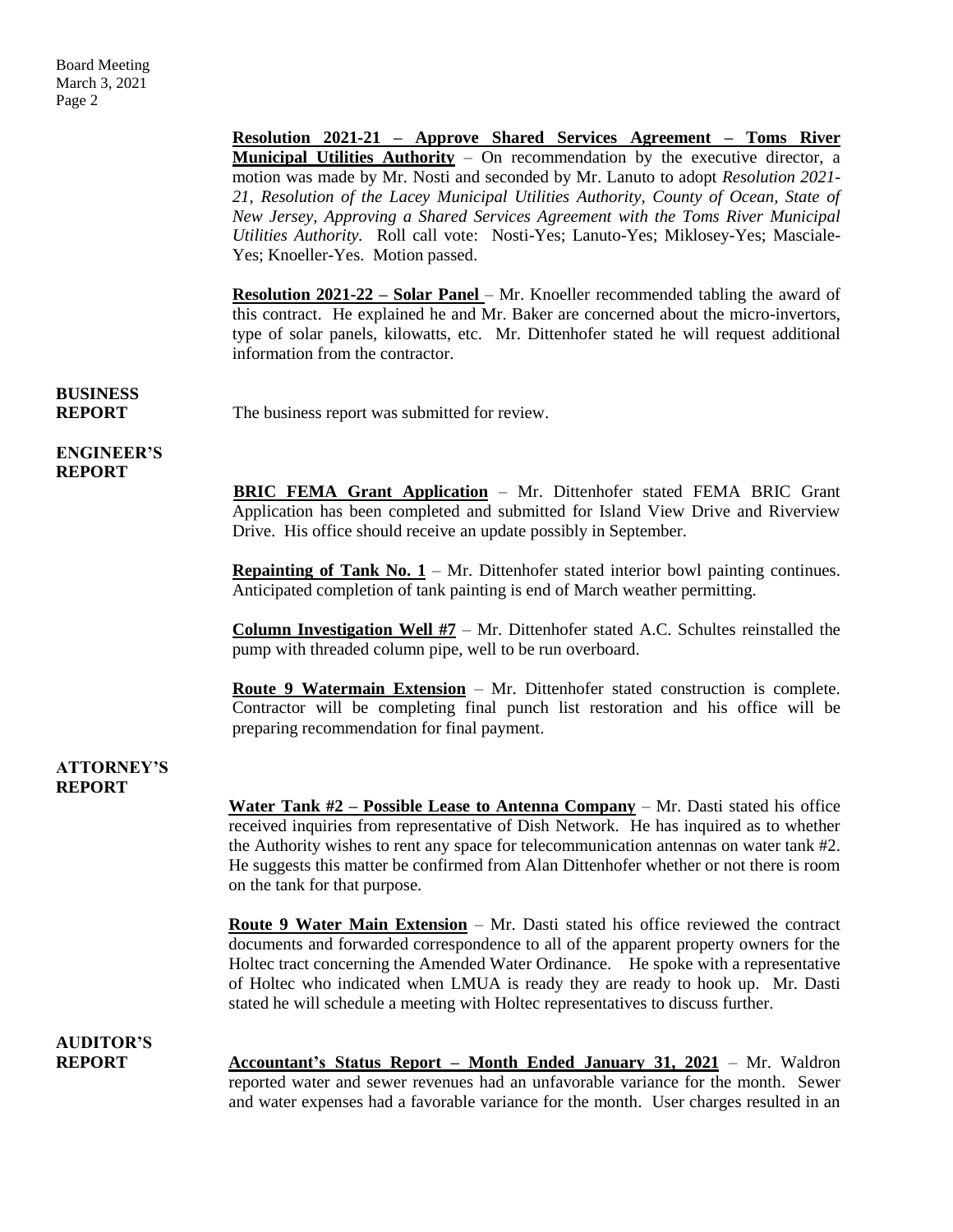Board Meeting March 3, 2021 Page 3

> unfavorable variance for sewer, but favorable on water. Mr. Woolf stated he will have a superintendent check for leaks on the Bay front. He added extensive work has been done over the years to seal leaks, however, it seems the flow is higher than it should be. The next step would be to contact the OCUA to make sure their meter is accurate.

**2020 Audit** - Mr. Waldron stated the audit will begin next week for year ended 2020.

## **CORRESPONDENCE**

| COMAL'OI ORDERCE                          |                                                                                                                                                                                                                                                                                                                                                                                                                                       |
|-------------------------------------------|---------------------------------------------------------------------------------------------------------------------------------------------------------------------------------------------------------------------------------------------------------------------------------------------------------------------------------------------------------------------------------------------------------------------------------------|
|                                           | Nancy Fay, Ashwood Place – Requesting relief of utility bill due to pipe leak in crawl<br>space. Since the water from the leak did not go into the sewer system, a motion was<br>made by Mr. Masciale and seconded by Mr. Nosti to grant an adjustment on the sewer<br>charges in the amount of \$3,065.92 (8,000,000 gallons). Roll call vote: Masciale-Yes;<br>Nosti-Yes; Lanuto-Yes; Miklosey-Yes; Knoeller-Yes. Motion passed.    |
| <b>OLD</b><br><b>BUSINESS</b>             | There was no old business to discuss.                                                                                                                                                                                                                                                                                                                                                                                                 |
| <b>NEW</b><br><b>BUSINESS</b>             | Mr. Knoeller asked Mr. Waldron to prepare a rate schedule analysis regarding the<br>possibility of increasing rates for connection fees, service fees, etc. Mr. Baker asked if<br>the pandemic would interfere with increasing fees. Mr. Waldron stated connection fees<br>and service fees are different in relation to the pandemic. Mr. Masciale also asked Mr.<br>Waldron to do a comparison with other towns in regards to fees. |
| <b>PUBLIC BUSINESS/</b><br><b>COMMENT</b> | There was no public business/comment.                                                                                                                                                                                                                                                                                                                                                                                                 |
| <b>PAYMENT OF</b><br><b>VOUCHERS</b>      | <b>WHEREAS</b> , the members of the Lacey Municipal Utilities Authority carefully<br>examined all vouchers presented for payment of claims;                                                                                                                                                                                                                                                                                           |
|                                           | NOW, THEREFORE, BE IT RESOLVED by the Lacey Municipal Utilities<br>Authority that:                                                                                                                                                                                                                                                                                                                                                    |
|                                           | Said vouchers in the sum of \$1,273,389.59 be and the same are hereby<br>$\mathbf{1}_{\cdot}$<br>approved to be paid.                                                                                                                                                                                                                                                                                                                 |
|                                           | 2.<br>Said vouchers are listed on the attached computer check register.                                                                                                                                                                                                                                                                                                                                                               |
|                                           | A motion was made by Mr. Lanuto and seconded by Mr. Nosti to adopt the above<br>Roll call vote: Lanuto-Yes; Nosti-Yes; Miklosey-Yes; Masciale-Yes;<br>Resolution.<br>Knoeller-Yes. Motion passed.                                                                                                                                                                                                                                     |
| <b>ADJOURNMENT</b>                        | There being no further business to discuss, the meeting was adjourned at 6:40 p.m.                                                                                                                                                                                                                                                                                                                                                    |

Respectfully submitted,

Michele Kennedy Executive Secretary